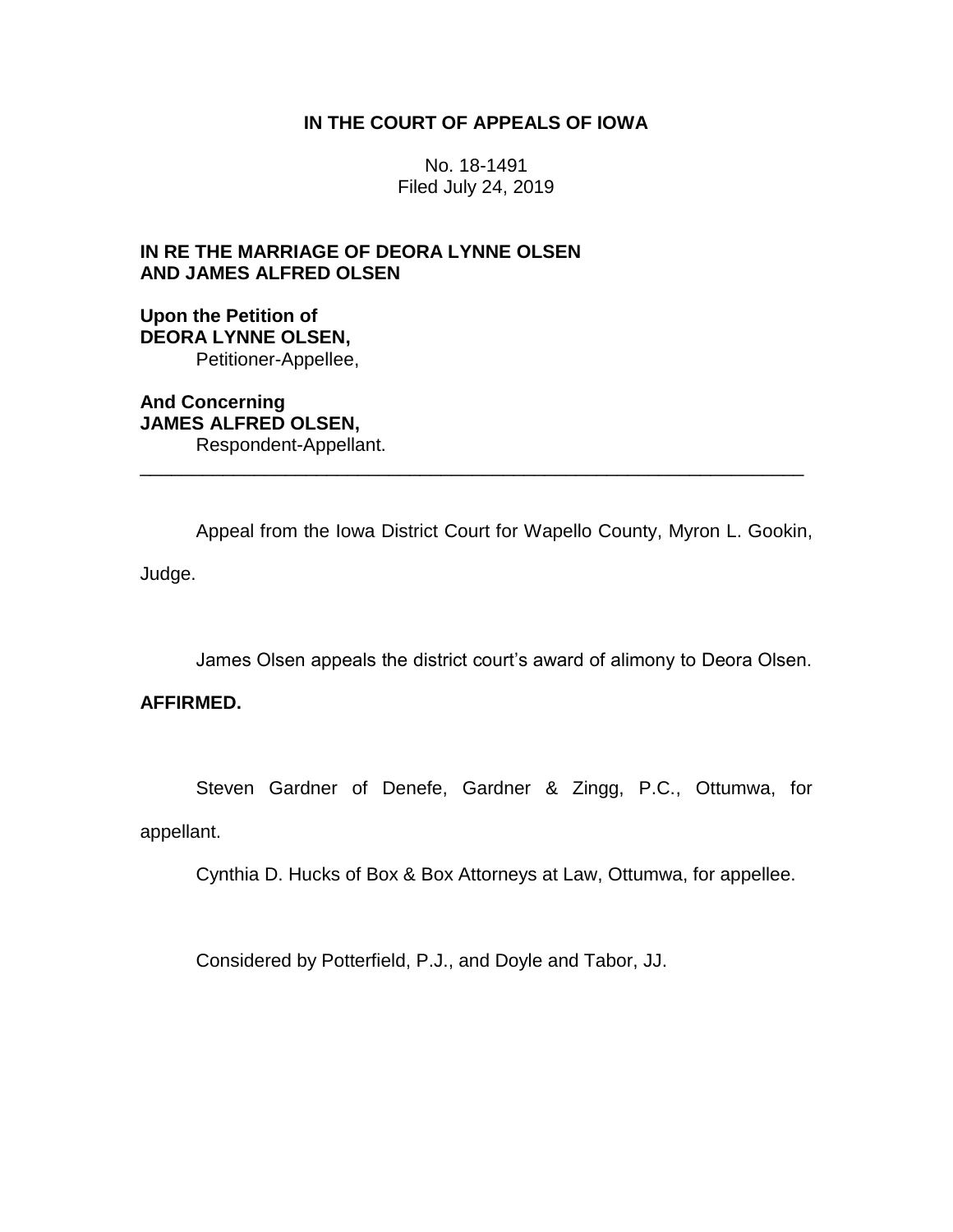## **POTTERFIELD, Presiding Judge.**

James Olsen appeals the decree dissolving his marriage to Deora Olsen, arguing the district court improperly calculated both his and Deora's incomes and improperly awarded Deora alimony of \$300 per month for five years and then \$250 per month for another five years. Deora requests appellate attorney fees.

## **I. Background Facts & Proceedings.**

James and Deora married on November 29, 1993. The two have one child, now an adult. Deora has one adult child from a previous marriage. The parties separated in November 2016, and the dissolution trial was held in June 2018. James and Deora were married for approximately twenty-four years.

At the time of the dissolution, James was fifty-seven. James owns and operates a tree trimming, maintenance, and removal business known as "Aubrey's Tree Maintenance," which he has done since before he and Deora were married. James has a problem with his right hip which causes him some pain and difficulties, but it does not impede his ability to work. At trial he described his health as "[f]airly good."

Deora was fifty-six at the time of the dissolution. She has a GED and is trained and licensed as a physical therapy assistant. She has been employed as a physical therapy assistant for around twenty-seven years with various companies. At her current position, she works thirty to forty hours per week, depending on patient demand. Thirty hours per week is considered full-time. She earns twenty-seven dollars per hour. She receives dental insurance through her employment but does not receive health insurance. Deora also regularly worked on-call at another healthcare provider from 2007 until early 2018. She

2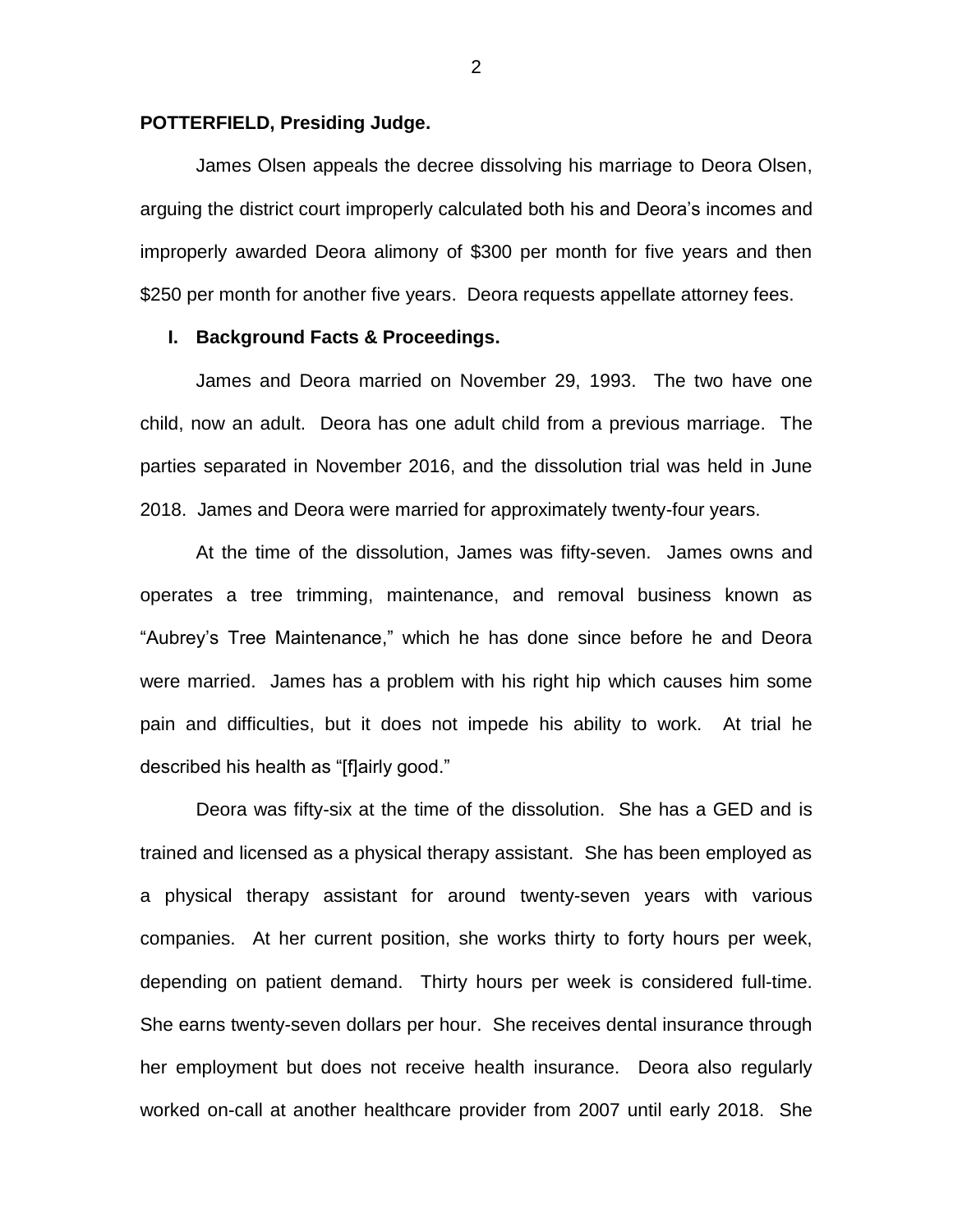stopped working at the other healthcare provider because the company "got into some trouble and could not take any new patients." Deora also assisted James with his business by doing the bookkeeping, including preparing financial documents for tax preparation by their accountant. The record does not contain detailed information about Deora's health. The record does reflect that she broke her foot in 2015 and could not work most of that year, and that she has a condition called tumid lupus. No evidence was presented of the impact of tumid lupus on Deora's health or her ability to work, although she testified at trial it was a condition that required health insurance to manage properly.

The district court filed its findings of fact, conclusions of law, and decree of dissolution on August 16, 2018. In its determination of spousal support, the court first concluded it was necessary to take the average of the parties' income from 2014–17 because both parties had variable income over that period. The court determined Deora's average four-year income was \$38,513 per year, based on her taxable wages and \$10,816 in unemployment compensation she received in 2015 due to her broken foot. The district court next determined James's fouryear average income to be \$45,161. The district court calculated this figure by taking the average of his net income plus the depreciation he took on his federal income taxes from 2014–17. The court concluded the \$45,161 figure more accurately reflected James's "minimum earnings capacity," rather than his actual income.

3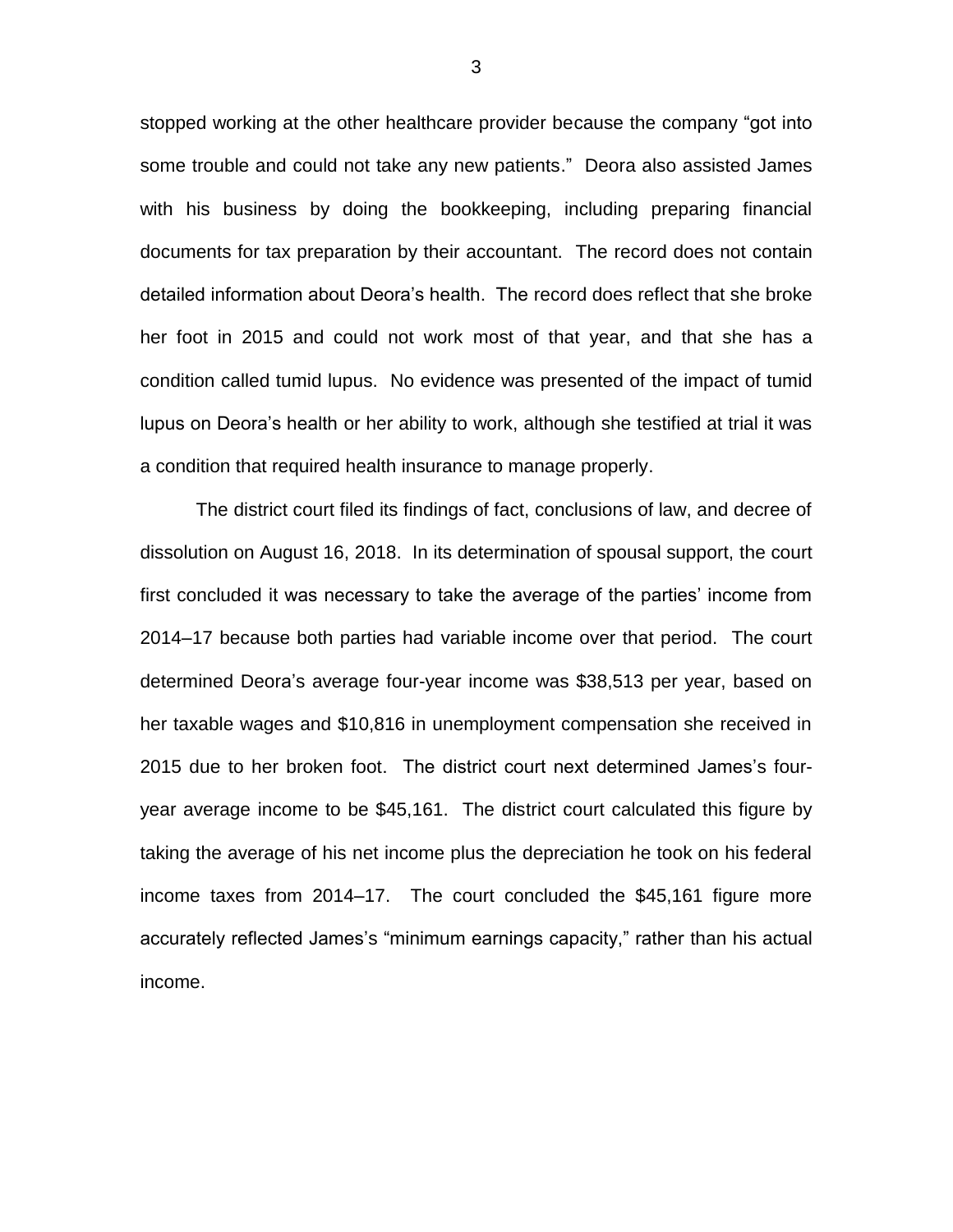The district court awarded Deora alimony, based on James's larger income and the greater amount of debt Deora assumed in the dissolution.<sup>1</sup> The district court based the monthly alimony amount partially on the mortgage payments for the parties' home, which Deora received in the dissolution. The balance on the mortgage at the time of the dissolution was \$8614, and the monthly service was \$281.69. The court determined it was "reasonable to provide an alimony payment slightly in excess of the mortgage payment in the first five years and an alimony payment slightly less than the mortgage payment in the second five years" to account for of the amount of short-term debt—like credit card debt—Deora assumed.

James appeals the award of alimony.

#### **II. Standard of Review.**

 $\overline{a}$ 

Trials of marriage dissolutions are equitable proceedings. Iowa Code § 598.3 (2016). We review equitable proceedings de novo. *In re Marriage of McDermott*, 827 N.W.2d 671, 676 (Iowa 2013); Iowa R. App. P. 6.907. "We give weight to the findings of the district court, particularly concerning the credibility of witnesses; however, those findings are not binding upon us." *McDermott*, 827 N.W.2d at 676. But "we will disturb a district court determination only when there has been a failure to do equity." *In re Marriage of Mauer*, 874 N.W.2d 103, 106 (Iowa 2016).

<sup>1</sup> Deora assumed \$36,060 in liabilities from the dissolution; James assumed \$7000. The district court also awarded James most of the parties' joint assets and ordered James to pay a property equalization payment of \$25,980.50 to achieve equal equity between them. James does not appeal the division of assets and liabilities.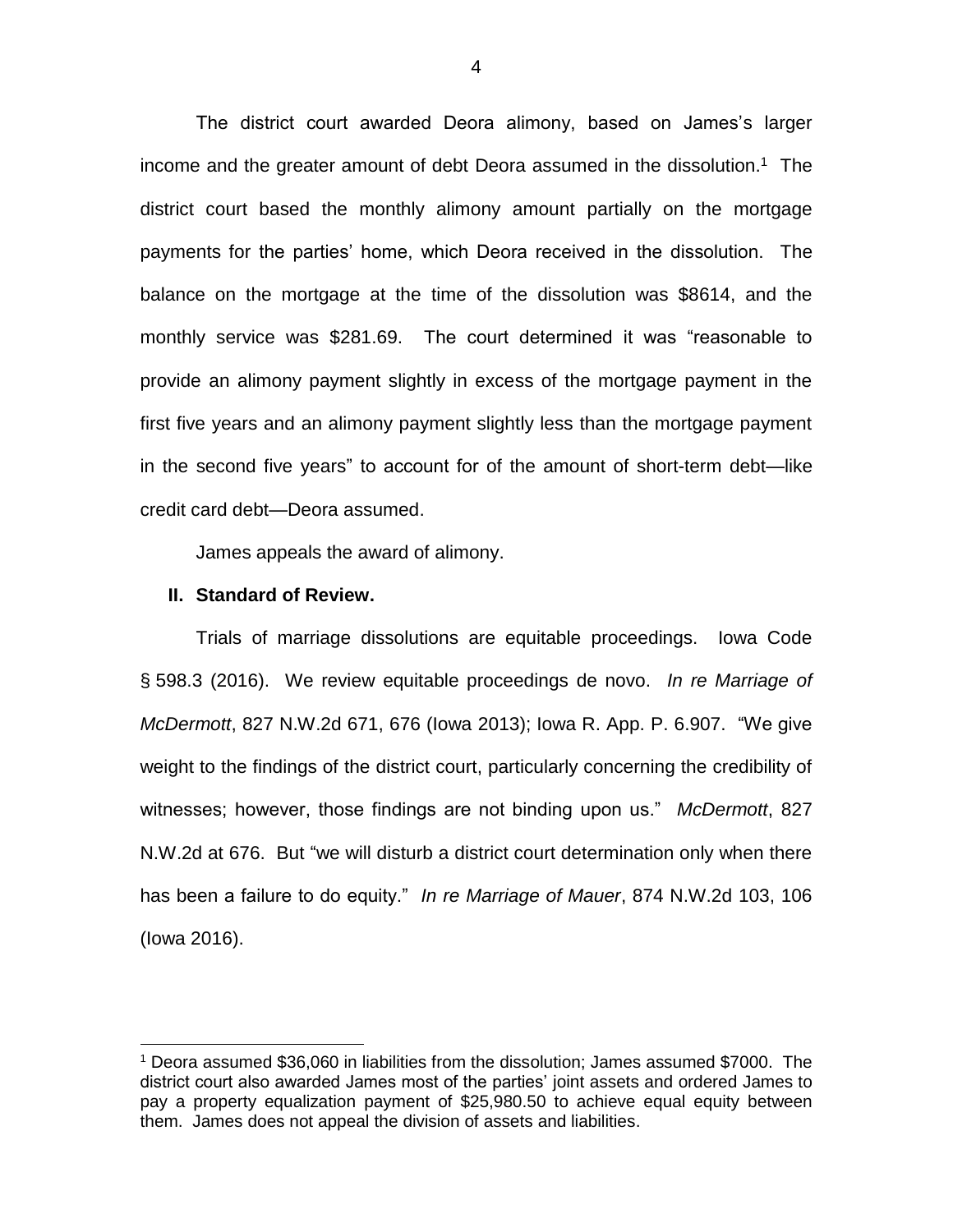**III. Discussion.**

James makes two arguments. He argues awarding Deora alimony was inequitable in light of their similar earning capacities. He also argues the court erred in calculating both his and Deora's incomes. We address each argument in turn.

# **a. Award of Alimony.**

James argues the district court erred by granting an award of any amount

of alimony to Deora. To award alimony under Iowa Code section 598.21A(1), we consider the following factors:

a. The length of the marriage.

b. The age and physical and emotional health of the parties.

c. The distribution of property made pursuant to section 598.21.

d. The educational level of each party at the time of marriage and at the time the action is commenced.

e. The earning capacity of the party seeking maintenance, including educational background, training, employment skills, work experience, length of absence from the job market, responsibilities for children under either an award of custody or physical care, and the time and expense necessary to acquire sufficient education or training to enable the party to find appropriate employment.

f. The feasibility of the party seeking maintenance becoming self-supporting at a standard of living reasonably comparable to that enjoyed during the marriage, and the length of time necessary to achieve this goal.

g. The tax consequences to each party.

h. Any mutual agreement made by the parties concerning financial or service contributions by one party with the expectation of future reciprocation or compensation by the other party.

i. The provisions of an antenuptial agreement.

j. Other factors the court may determine to be relevant in an individual case.

We must examine all the factors in section 589.21(A)(1) when determining whether to award alimony. *Gust*, 858 N.W.2d at 408. The factors "cannot be considered in isolation from each other." *Id.* The most heavily weighted factors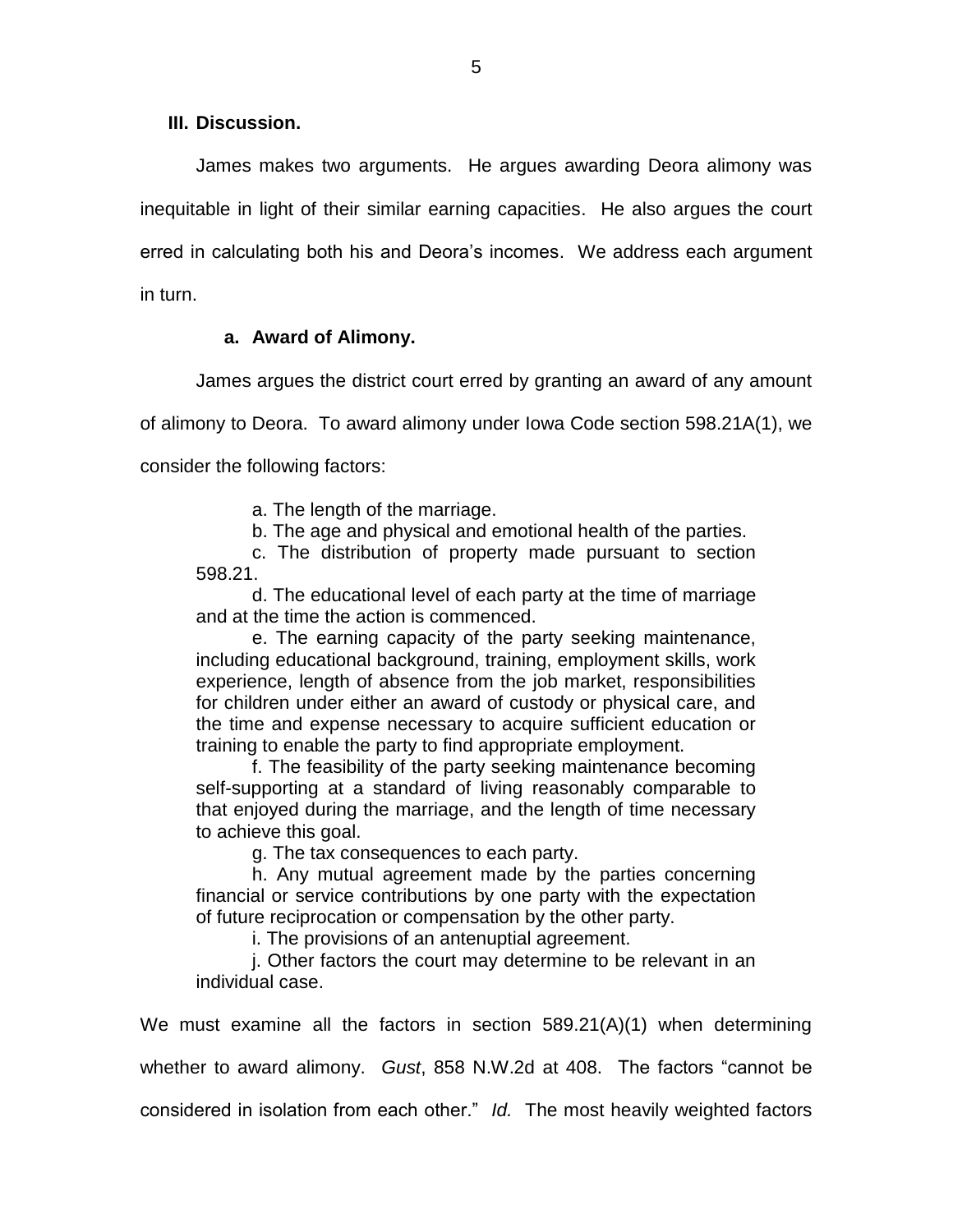are the length of the marriage and the earning capacities of the spouses. *Mauer*, 874 N.W.2d at 107. In assessing these factors, we recognize the trial court is "in the best position to balance the parties' needs, and we should intervene on appeal only where there is a failure to do equity." *Gust*, 858 N.W.2d at 416.

Applying these factors, we conclude the district court's award of alimony is equitable. The parties were married for over twenty-four years. "Generally speaking, marriages lasting twenty or more years commonly cross the durational threshold and merit serious consideration for traditional spousal support." *Id.* at 410–11. While they were married, Deora received her health insurance through James. She cannot receive health insurance through her work and now must pay for it herself. She has also assumed most of the parties' liabilities while James received most of parties' assets, some of which have retained considerable value over the time James took substantial depreciation deductions for them. In light of these facts, we see no inequity in the amount or duration of spousal support awarded to Deora.<sup>2</sup>

 $\overline{a}$ 

 $2$  We note that the amount and duration of alimony awarded by the district court is less than that which would have been awarded under the American Academy of Matrimonial Lawyers (AAML) formula for calculating spousal support. *See* Mary Kay Kisthardt, *Re-Thinking Alimony: The AAML's Considerations for Calculating Alimony, Spousal Support or Maintenance*, 21 J. Am. Acad. Matrim. Law. 61 app. A at 80–81 (2008). Applying the AAML formula using the district court's calculation of parties' annual incomes, Deora would receive alimony of \$487.14 per month indefinitely. Applying the AAML formula and adjusting Deora's average income as we have done here, Deora would recieve alimony of \$400.56 per month indefinitely. We are not obligated, however, to increase the alimony award based on the AAML guidelines. *Gust*, 858 N.W.2d at 416 n.2 ("While clearly not binding on an Iowa court, the AAML guidelines nonetheless provide a useful reality check with respect to an award of traditional spousal support."). Nor does Deora request more alimony on appeal.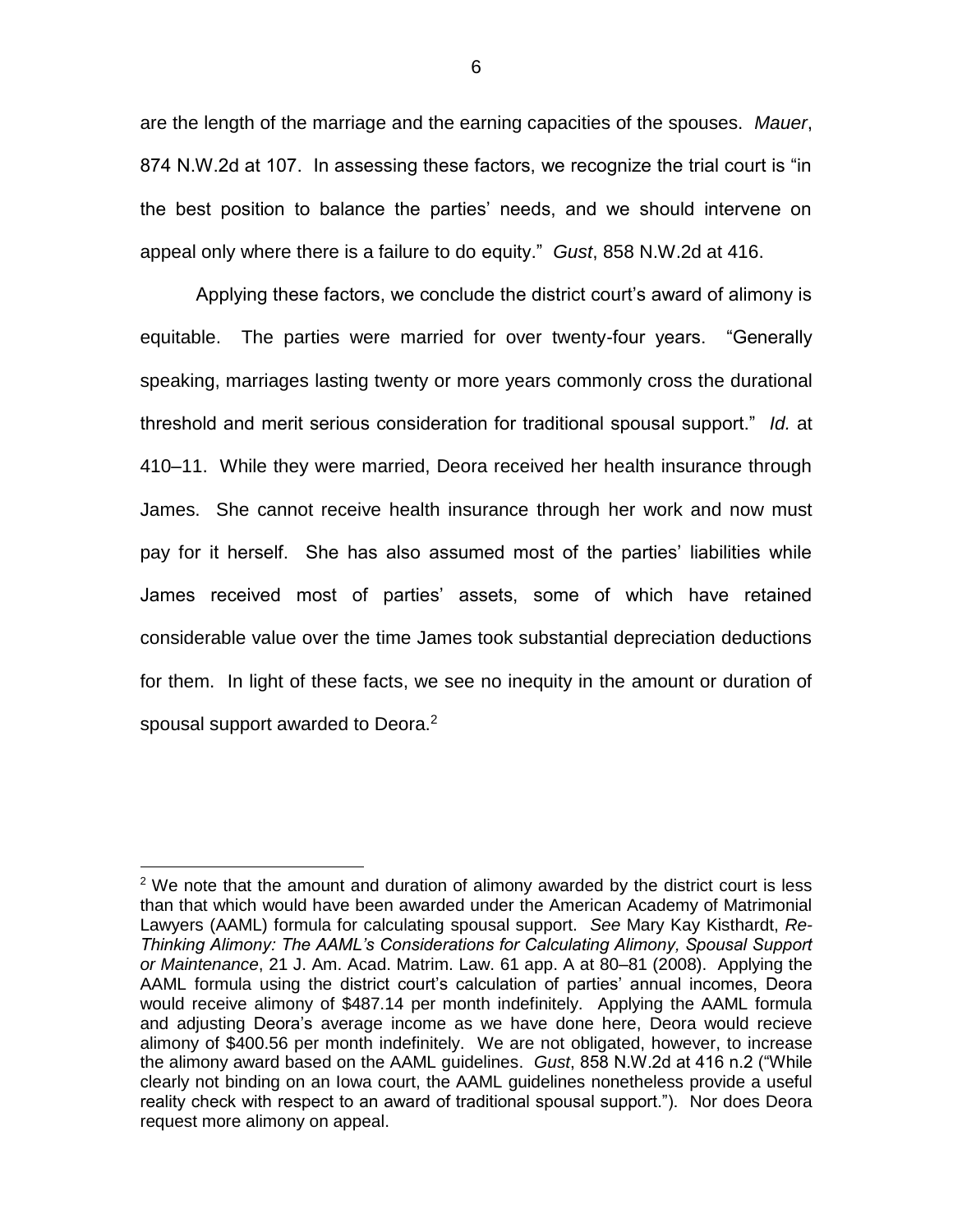## **b. Calculation of Income.**

James also argues the district court improperly calculated Deora's 2014– 17 income by including 2015 in the average. This was error, he argues, because she was injured and unable to work for most of the year and received unemployment compensation at a rate less than her customary compensation during that year. James argues the district court should have instead taken an average of Deora's income from only 2014, 2016, and 2017. On our de novo review, we agree. When we consider awarding alimony, "we focus on the earning capability of the spouses, not necessarily on actual income." *In re Marriage of Gust*, 858 N.W.2d 402, 411 (Iowa 2015). Deora's broken foot in 2015 did not stop her from working full-time in 2016 and 2017, and the record does not suggest it will reduce her earning capacity going forward. We conclude the proper average of Deora's income is an average of her income in the years 2014, 2016, and 2017, which calculates to \$43,708 annually. While we agree with James that an average of Deora's income for 2014, 2016 and 2017 is higher than the amount computed by the district court, we find that the amount of alimony ordered serves the intended purpose and is equitable.

James further argues the district court improperly calculated his earning capacity by adding the amount of depreciation he claimed on the equipment used in his tree business to his available income. He contends the district court should have taken an average of his net profit over 2014–17 and not add the depreciation he claimed in each of those years to his income. While we agree there may have been a more finely tuned approach to determining James's

7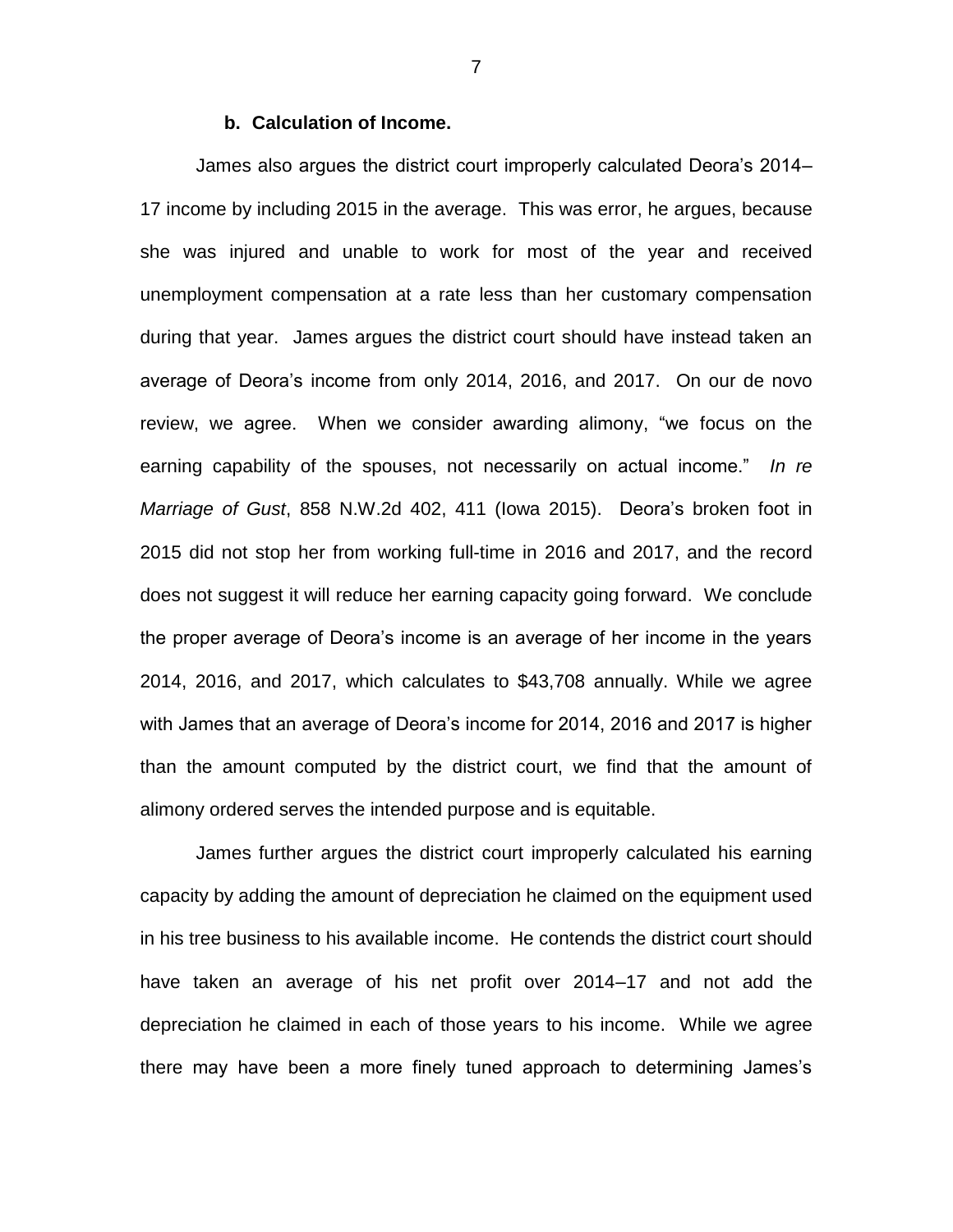income, we, like the district court, do not have the benefit of evidence on which to

calculate an appropriate amount of depreciation to deduct from taxable income.

The Iowa Supreme Court has addressed depreciation in the context of child support computations:

Depreciation is a mere book figure which does not either reduce the actual dollar income of the defendant or involve an actual cash expenditure when taken. On the contrary, it represents additional cash available to the defendant by permitting substantial tax deductions and, ultimately, tax savings. The fact that the defendant may use some or all of the cash represented by depreciation to pay off principal indebtedness on the property is of no consequence since such payments, in effect, increase his net worth and estate by increasing his equity.

*In re Marriage of Gaer*, 476 N.W.2d 324, 328 (Iowa 1991) (quoting *Stoner v.* 

*Stoner*, 307 A.2d 146, 151 (Conn. 1972)). In *Gaer*, the court adopted a flexible

approach to assessing depreciation:

 $\overline{a}$ 

In formulating a workable and flexible approach . . . we hold that the amount of depreciation, if any, to be considered in determining the availability of net income for the purposes of alimony and support awards is best left to the court's discretion "determined from all the circumstances including the amount of depreciation claimed and the property depreciated."

476 N.W.2d at 328 (quoting *Stoner*, 307 A.2d at 151). To fairly account for depreciation, we recalculate depreciation under the straight-line method of depreciation.<sup>3</sup> *McDermott*, 827 N.W.2d at 685. But no depreciation will be deducted from a party's income where the asset depreciated is "a hobby or a tax shelter." *In re Marriage of Starcevic*, 522 N.W.2d 855, 857 (Iowa Ct. App. 1994). We have applied the principles from the *Gaer* line of cases to alimony disputes

<sup>&</sup>lt;sup>3</sup> Straight line depreciation each year = (Cost of asset  $-$  salvage value)/Serviceable lifetime.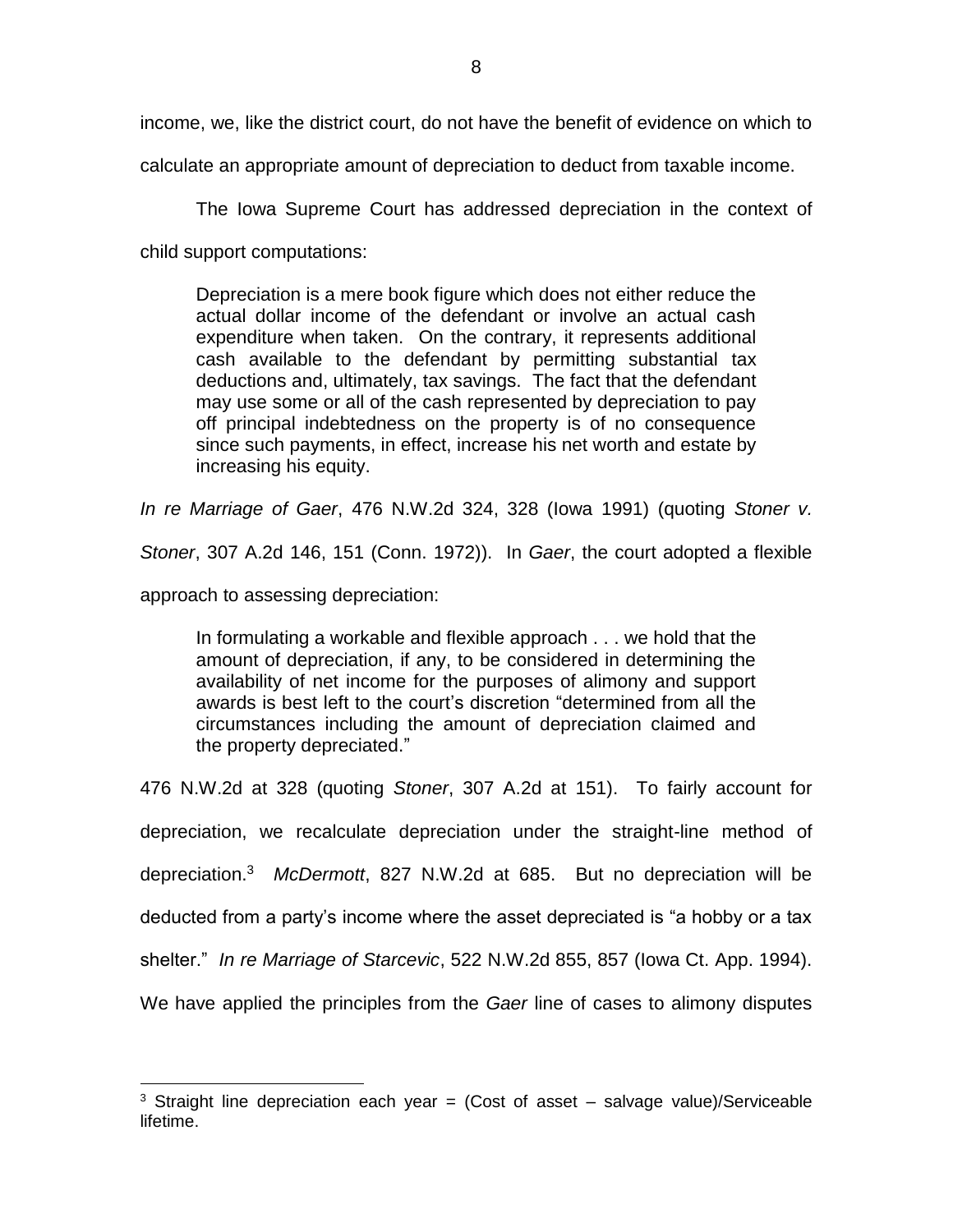before. *See, e.g.*, *In re Marriage of Jenks*, No. 01-0018, 2002 WL 575574, at \*2 (Iowa Ct. App. Mar. 13, 2002).

Between 2014 and 2017, James claimed \$67,233 in depreciation deductions on a variety of assets he used in the course of operating Aubrey's Tree Maintenance. That the assets were used solely for business-related activities is not disputed. The district court calculated James's income by adding the total depreciation deducted between 2014 and 2017 to his net income over that same period, for a total income of \$180,642 and an average income of \$45,161 per year. While our case law suggests we should recalculate James's depreciation under the straight-line method and deduct that amount from his net profit, the record does not permit us to do so. The first step to calculate an asset's depreciation under the straight-line method is to deduct the salvage value from the asset's basis. James claims each of the assets for which he took depreciation deductions in 2014 and 2015 had a salvage value of \$0. When he submitted valuations for these assets to the district court, however, he valued many assets considerably more than \$0.<sup>4</sup> Without evidence providing accurate salvage values for the depreciated assets, we, like the district court, are unable to accurately determine the amount of depreciation to deduct from James's net profit under the straight-line method. We affirm the district court's calculation of James's income. Furthermore, it was reasonable for the district court to

 $\overline{a}$ 

<sup>4</sup> For instance, James claimed the useful life of his clam truck was five years on all of his tax returns from 2014 to 2017. The truck was placed in service in July 2013, and the five-year useful life had run at the time of trial. Despite claiming it had a salvage value of \$0, he valued the clam truck at \$25,000 at the time of trial. The district court adopted James's valuation of all the couple's business-related assets, citing his "significant expertise in the value of such equipment."